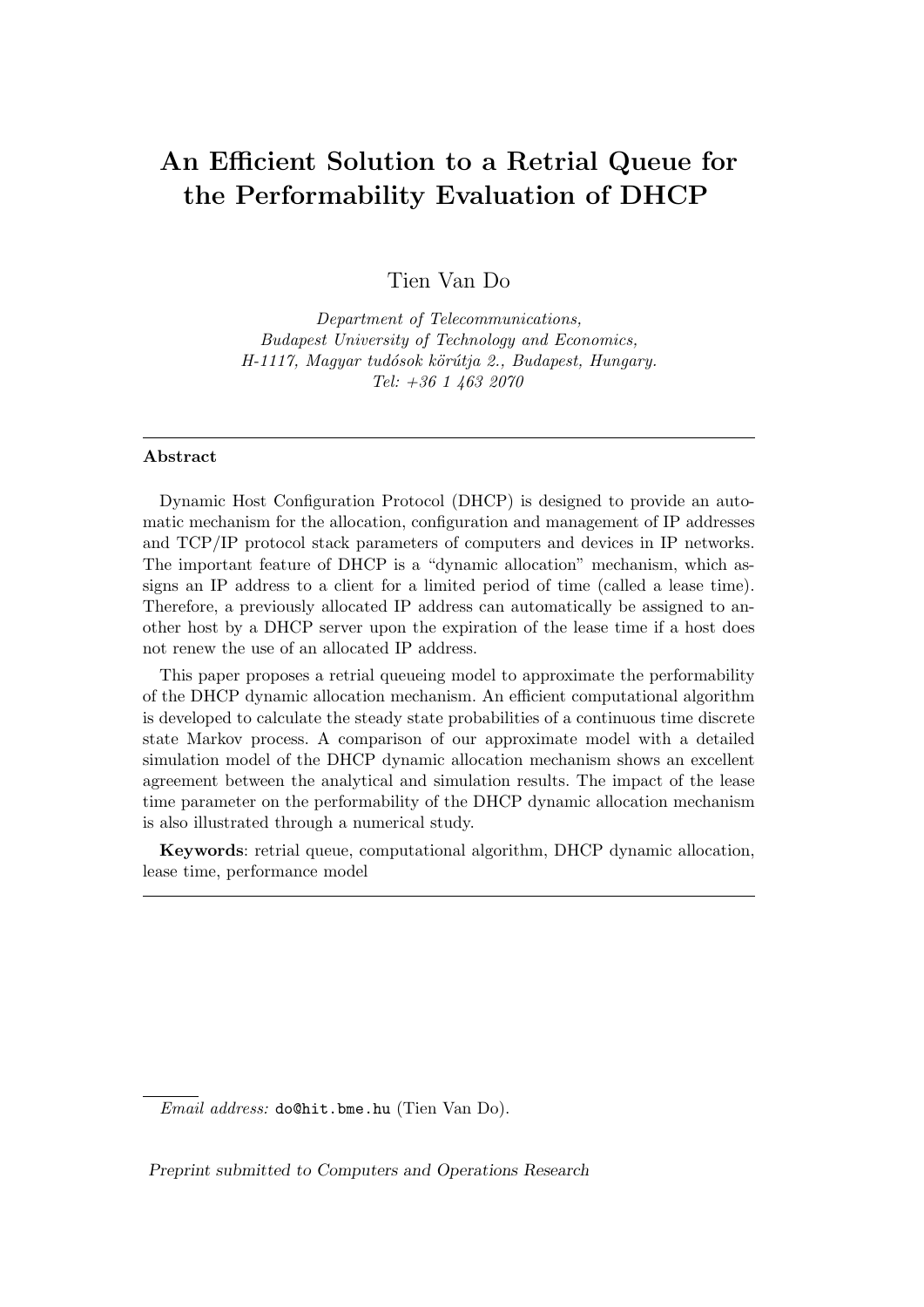## 1 Introduction

Dynamic Host Configuration Protocol (DHCP) is designed by the dynamic host configuration working group within the framework of the Internet Engineering Task Force (IETF). At the present, DHCP is specified for Internet Protocol version 4 in IETF "draft standard" RFC 2131 [1] and for Internet Protocol version 6 in IETF RFC 4361 [2]. The main aim of DHCP is to provide an automatic mechanism for the allocation, configuration and management of IP addresses and IP networking parameters (netmask, router IP address, etc) for computers and devices in IP networks.

The important feature of DHCP is a "dynamic allocation" mechanism, which assigns an IP address to a client for a limited period of time (called a lease time). Therefore, a previously allocated IP address which is not used by one host can automatically be assigned to another host by a DHCP server implementing the dynamic allocation mechanism. It is recognized that the appropriate setting of a lease time in a DHCP server plays an important role in the efficient allocation of IP addresses. In [3], the authors investigated the impact of setting lease times using the data from the Georgia Tech campus network. However, due to the lack of a quantitative performability model and the lack of data at clients (whether they are forced to wait for an IP address), they only examined the utilization of the allocatable address space in a DHCP server.

This paper proposes a method to quantitatively evaluate the performance of a DHCP dynamic allocation mechanism and the impact of a lease time. To construct a retrial queue and a tractable solution, the following steps are performed. We show that interarrival times of DHCP requests from clients follow the exponential distribution. We make a relaxed assumption concerning the lease time sent by a DHCP server and the retrials of clients. We develop an efficient computational algorithm to calculate the steady state probabilities and the performance measures of a continuous time discrete state Markov (CTMC) process associated with the proposed retrial queue. It is shown via simulation of more detailed model than an analytical abstract model of DHCP that the proposed model is accurate to calculate the performance of the interaction between the behavior of clients and the DHCP mechanism. A numerical study is also performed, which provides an insight for the impact of trade-off parameters and factors on the operation of DHCP.

The rest of this paper is organized as follows. In Section 2, the overview of DHCP operation is presented. In Section 3, the proposed model and a computational algorithm is described. In Section 4 a numerical study is provided to reveal some interesting behaviors of the IP address allocation mechanism. Finally, the paper is concluded in Section 5.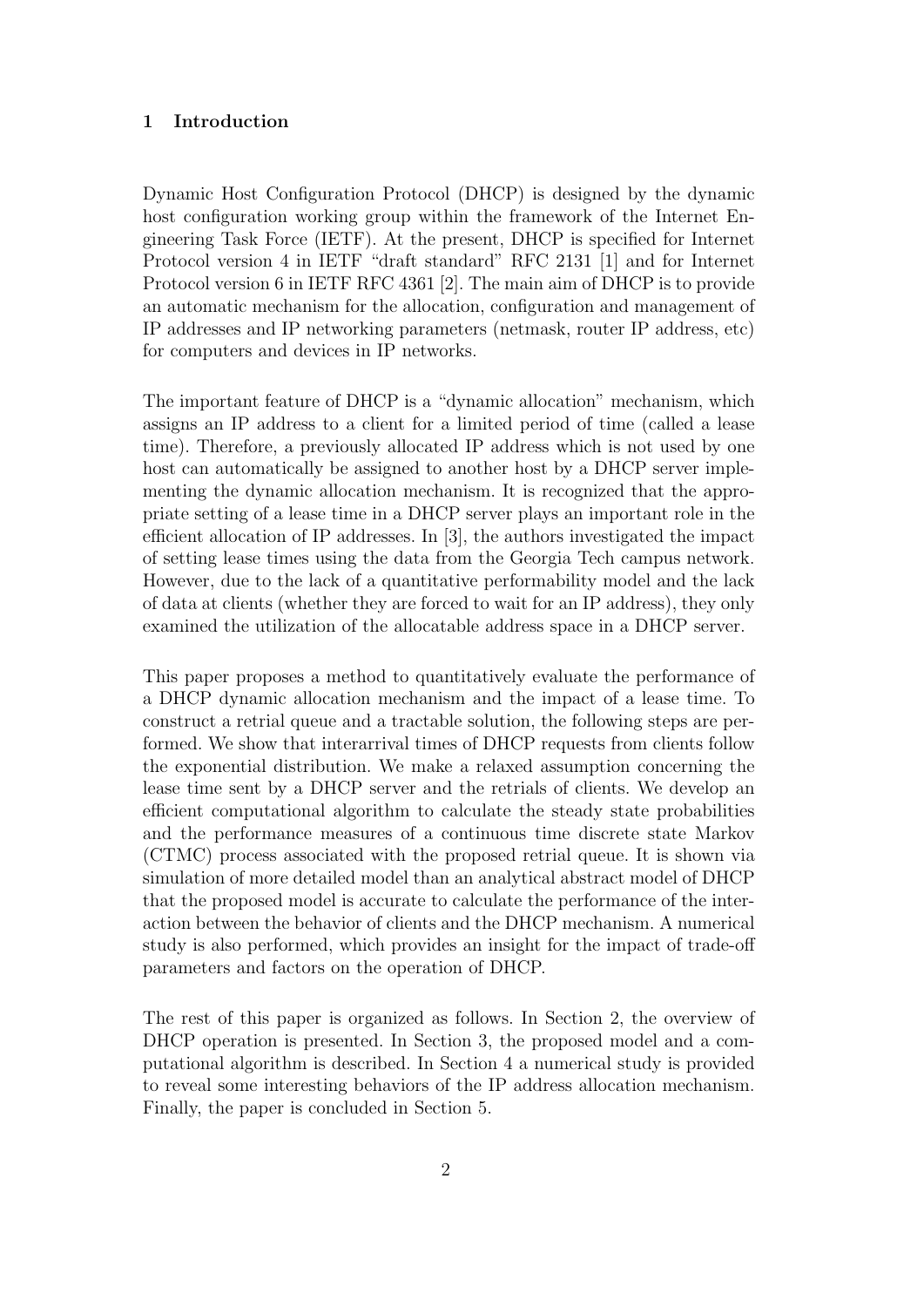#### 2 Overview of DHCP operation

The operation of DHCP assumes two roles. A centralized DHCP server manages a range of IP addresses allocated by a network administrator for a specific IP subnet. The communications between a DHCP server and a client are delivered by the DHCP protocol. A DHCP client software running on computers or devices normally sends a broadcast query (DHCPDISCOVERY message) requesting information from a DHCP server. The DHCP server checks whether the message is sent from the client with a permissible Media Access Control (MAC) address. If the client is authorized, the server assigns the client an IP address, a lease time, the subnet mask and the default gateway address encapsulated in the DHCPOFFER message.

Note that the whole process is performed in the similar way, if a client knows the IP address of a DHCP server in advance of the request of an IP address. The only exception is that a client sends DHCPREQUEST message instead of DHCPDISCOVERY message.

Three main modes for IP address allocation are supported: manual, automatic and dynamic allocation. The purpose of the "manual allocation" mode is to allow the network administrator to centrally store information concerning client hosts. In this mode the IP address is assigned by the network operator to a client host. After the identification of a specific client (e.g. based on hardware MAC address) DHCP sends a fixed IP address and configuration parameters (e.g.: the subnet mask, the default gateway address) for the client. This kind of operation is typically applied in a campus or LAN environment. In the mode "automatic allocation", a DHCP server assigns a permanent IP address to a client host.

The most important feature of DHCP is the "dynamic allocation" mechanism, which assigns an IP address to a client for a limited period of time. A lease time is defined as a period of time for which the server gives a permission for a client to use the address. Note that a lease time is also sent to a client. Upon the expiration of the lease time, the allocated address becomes free and can be assigned to another client unless a client extends the right to use a specific IP address before the expiration of the lease time. This feature is often applied in the environment of Internet Service Providers because the reuse of scarce IP addresses is possible.

The decision that a DHCP client "leaves" the system or renews the use of the allocate IP address depends on the relation between the lease time and the holding time (e.g.: the working time) of clients. In order to extend the use of the allocated IP address the client sends a DHCPREQUEST message which includes the client's allocated IP address in the "requested IP address" option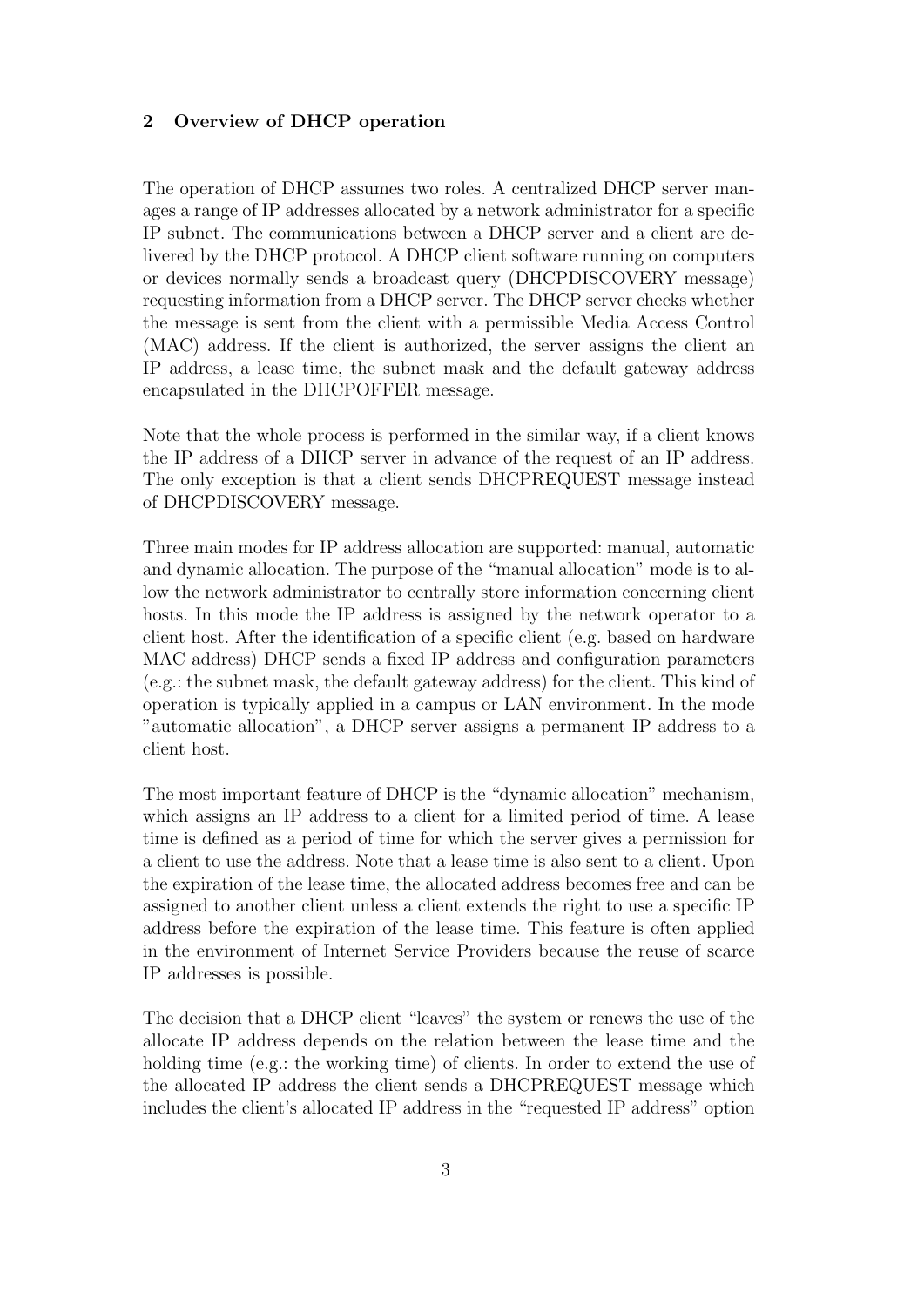of a DHCPREQUEST message.

## 3 A Proposed Model

## 3.1 A Retrial Queue

The size of the pool (i.e.: the number of allocatable IP addresses) is c. The fix lease time value sent by the DHCP server is denoted by  $T_l$ .

We assume the interarrival times of DHCP DISCOVERY messages are exponentially <sup>1</sup> distributed with a mean interarrival time  $1/\lambda$ .



Fig. 1. Q-Q plot for the interarrival times (measured in seconds) of DHCPDISCOV-ERY messages

Assume that the holding times (i.e.: how long does a client need an IP address) of clients are represented by random variable  $H$  with a cumulative distribution function  $Pr(H \leq x) = F(x)$ . Upon the expiration of the lease time, the previously allocated address at the DHCP server becomes free and can be allocated to another client unless the client extends the use of a specific IP address before the expiration of the lease time. Let a denote the probability that DHCP clients leave (i.e.: switch off the computer) the system or do not

 $^1\,$  We process the log file of the DHCP server of our department between the period of January 2 and May 28, 2008. In Figure 1, the straight line of the Q-Q plot, where the interarrival times of DHCP requests between 8h and 18h during the investigation period to the DHCP server are plotted against the theoretical exponential distribution, confirms our assumption.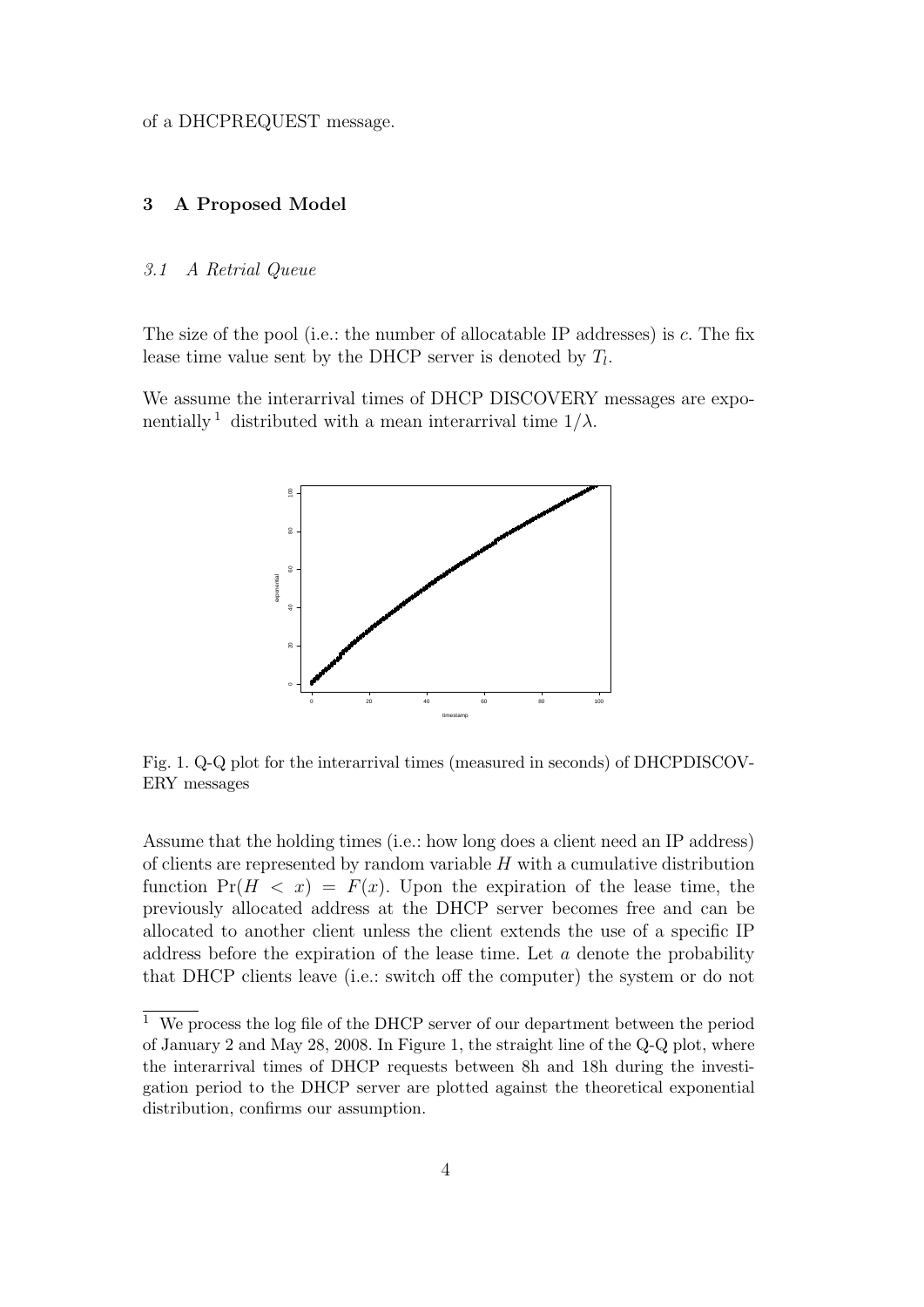renew the allocated IP address after the expiration of its lease time. We can write

$$
a = \Pr(H < T_l) = F(T_l).
$$

It is worth emphasizing that there is no specific assumption concerning about the relation of the average holding time and the lease time in our model.

 $I(t)$  denotes the number of allocated IP addresses at time t. Note that  $0 \leq$  $I(t) \leq c$  holds. A client who does not receive the allocation of an IP address because the shortage (when  $I(t) = c$ ) of IP addresses sets a timer to wait for a limited time and will retry the request for an IP address upon the expiration of backoff time. We model this phenomenon as the client joins the "virtual orbit".  $J(t)$  represents the number of DHCP clients in the "orbit" at time t and takes values from 0 to  $\infty$ .

In order to have a mathematically tractable model, we make the following assumptions.

- Lease times are exponentially distributed with a mean lease time  $1/\mu = T_l$ .
- Clients waiting in the orbit repeat the request for the DHCP server with rate  $\nu$  (i.e.: the inter-repetition times are exponentially distributed with parameter  $\nu$ ), which is independent from the number of waiting clients in the orbit.

Therefore, the presented approach below is the application of an approximate model for the DHCP mechanism presented in Section 2. It will be shown in Section 4 (through the comparison with the simulation of the DHCP mechanism) that the approximate model provides a quite good prediction for the performance measures of the DHCP dynamic allocation mechanism.

As a consequence, the system is modeled by a CTMC,  $Y = \{I(t), J(t)\}\$ , with a state space  $\{0, 1, \ldots, c\} \times \{0, 1, \ldots\}.$ 

Remarks: The stationary distributions of the main M/M/c retrial queue with  $c > 2$  can be computed using approximation techniques [4–6]. Falin and Templeton proposed a truncation model and a numerical tractable solution with a threshold in their book  $[6]$ , which is followed by the work  $[7]$ . The retrial queue presented in this paper is indeed a numerically tractable model [6] with 0 threshold value. However, only matrix-geometric solution is suggested in [6]. We show in the later section that we develop an efficient computational algorithm for the considered retrial queue and the evaluation of the DHCP dynamic allocation mechanism based on the considered retrial queue is accurate.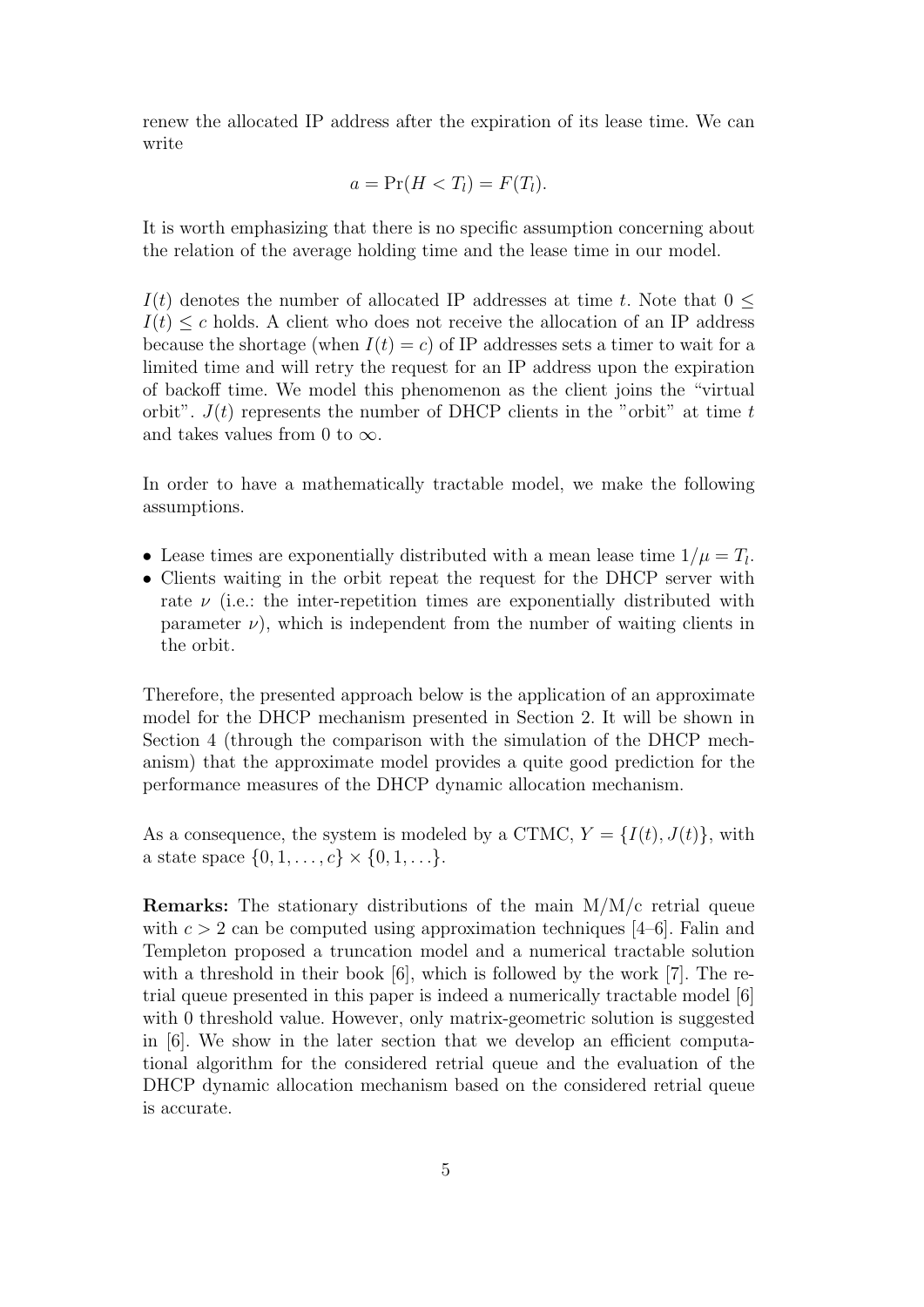#### 3.2 A Quasi-Birth-and-Death (QBD) representation

We denote the steady state probabilities by  $\pi_{i,j} = \lim_{t \to \infty} Prob(I(t) = i, J(t) = j),$ and introduce  $\mathbf{v}_j = (\pi_{0,j}, \ldots, \pi_{c,j}).$ 

The evolution of Y is driven by the following transitions.

(a)  $A_j(i,k)$  denotes a transition rate from state  $(i, j)$  to state  $(k, j)$   $(0 \leq$  $i, k \leq c; j = 0, 1, \ldots$ , which is caused by either the arrival of DHCPDIS-COVERY requests or by the expiration of the lease time without the renewal of an allocated IP address. Matrix  $A_j$  is defined as the matrix with elements  $A_j(i,k)$ . Since  $A_j$  is j-independent, it can be written as

$$
A_j = A = \begin{bmatrix} 0 & \lambda & 0 & \dots & 0 & 0 & 0 \\ a\mu & 0 & \lambda & \dots & 0 & 0 & 0 \\ \vdots & \vdots & \vdots & \vdots & & \vdots & \vdots \\ 0 & 0 & \dots & a(c-1)\mu & 0 & \lambda \\ 0 & 0 & \dots & 0 & & ac\mu & 0 \end{bmatrix} \forall j \ge 0;
$$

(b)  $B_i(i, k)$  represents one step upward transition from state  $(i, j)$  to state  $(k, j + 1)$   $(0 \leq i, k \leq c; j = 0, 1, \ldots)$ , which is due to the arrival of DHCPDISCOVERY requests when no free IP address is available in the IP address pool. In the similar way, matrix  $B_j(B)$  with elements  $B_j(i, k)$ is defined as

$$
B_j = B = \begin{bmatrix} 0 & 0 & 0 & \dots & 0 & 0 & 0 \\ 0 & 0 & 0 & \dots & 0 & 0 & 0 \\ \vdots & \vdots & \vdots & \vdots & \vdots & \vdots & \vdots \\ 0 & 0 & \dots & 0 & 0 & 0 \\ 0 & 0 & \dots & 0 & 0 & \lambda \end{bmatrix} \quad \forall j \ge 0;
$$

(c)  $C_i(i, k)$  is the transition rate from state  $(i, j)$  to state  $(k, j-1)$   $(0 \le i, k \le j)$  $c; j = 1, \ldots$ , which is due to the successful retrial of a request from the orbit. Matrix  $C_j$  ( $\forall j \geq 1$ ) with elements  $C_j(i, k)$  is written as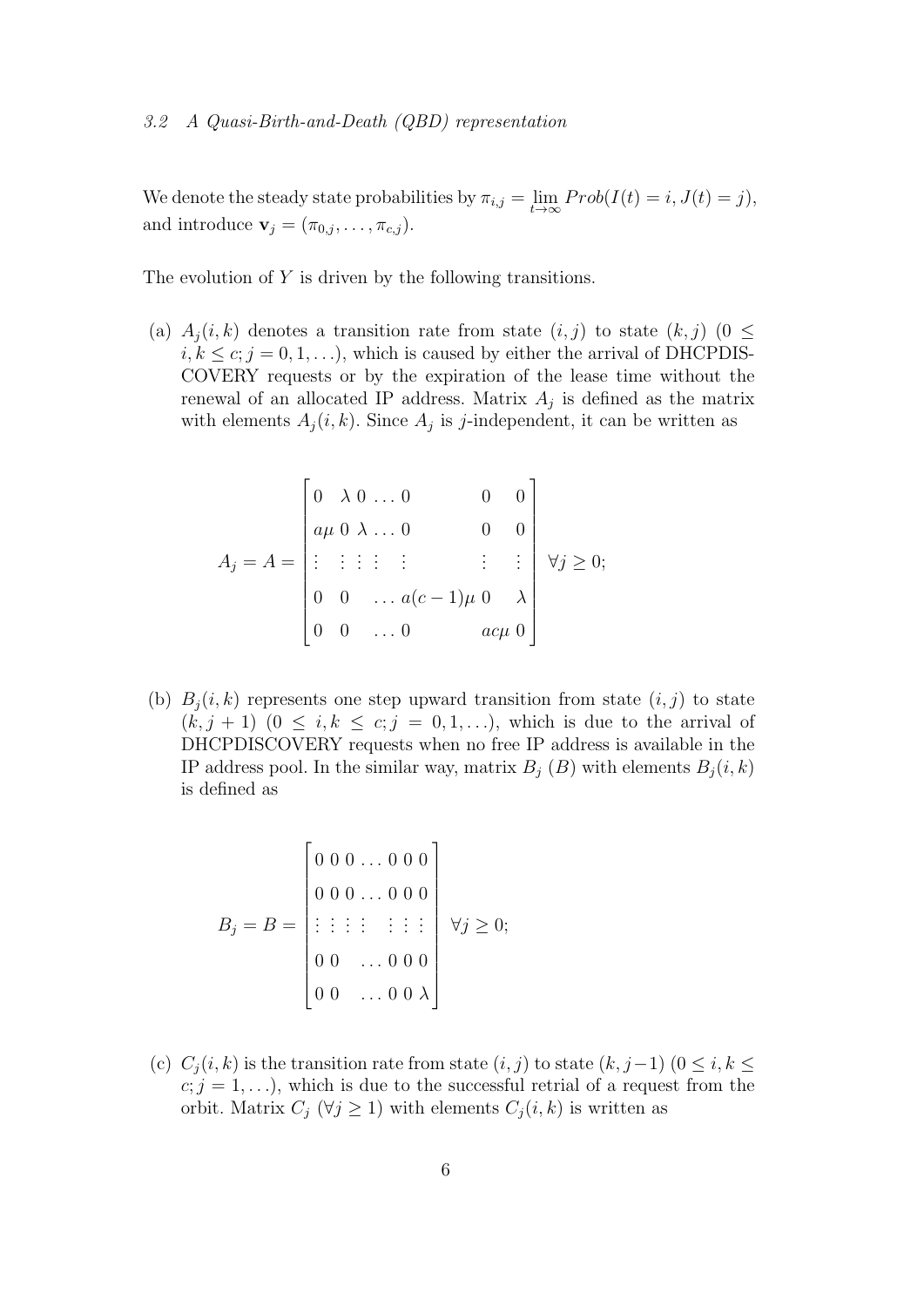$$
C_j = C = \begin{bmatrix} 0 & \nu & 0 & \dots & 0 & 0 & 0 \\ 0 & 0 & \nu & \dots & 0 & 0 & 0 \\ \vdots & \vdots & \vdots & \vdots & \vdots & \vdots & \vdots \\ 0 & 0 & \dots & 0 & 0 & \nu \\ 0 & 0 & \dots & 0 & 0 & 0 \end{bmatrix} \quad \forall j \geq 1.
$$

 $D<sup>A</sup>$  and  $D<sup>C</sup>$  are diagonal matrices whose diagonal elements are the sum of the elements in the corresponding row of  $A$  and  $C$ , respectively. The infinitesimal generator matrix of  $Y$  can be written as follows

| $A_{00}$ B 0                                                            |                         |  |                                                                 |  |  |
|-------------------------------------------------------------------------|-------------------------|--|-----------------------------------------------------------------|--|--|
| $\begin{bmatrix} C & Q_1 & B & 0 & \dots & \dots & \dots \end{bmatrix}$ |                         |  |                                                                 |  |  |
|                                                                         |                         |  | $0 \quad C \quad Q_1 \quad B \quad 0 \quad \ldots \quad \ldots$ |  |  |
|                                                                         |                         |  | $0 \quad 0 \quad C \quad Q_1 \quad B \quad 0 \quad \ldots$      |  |  |
|                                                                         |                         |  |                                                                 |  |  |
|                                                                         | المتوار وووار وووار ووو |  |                                                                 |  |  |

where  $A_{00} = A - D^A - B$  and  $Q_1 = A - D^A - B - D^C$ .

Because of the special structure of the QBD, the steady state probabilities can be obtained with the existing methods like the matrix-geometric and its variants [8–10], and the spectral expansion [11]. However, the existing methods have the "state-space explosion" problem when  $c$  is large. The problem starts when c reaches a value of several hundreds (no results or a very long-running time of computer programs implementing these methods). Therefore, in what follows we present an efficient computational procedure to find the steady state probabilities.

## 3.3 An Efficient Computational Procedure

For  $j \geq 1$ , the balance equations are written as follows

$$
\mathbf{v}_{j-1}B + \mathbf{v}_jQ_1 + \mathbf{v}_{j+1}C = 0 \ (j \ge 1). \tag{2}
$$

 $Q(x) = B + Q_1x + Cx^2$  is defined as the characteristic matrix polynomial associated with equations (2). In the present paper,  $Q(x)$  is a tridiagonal matrix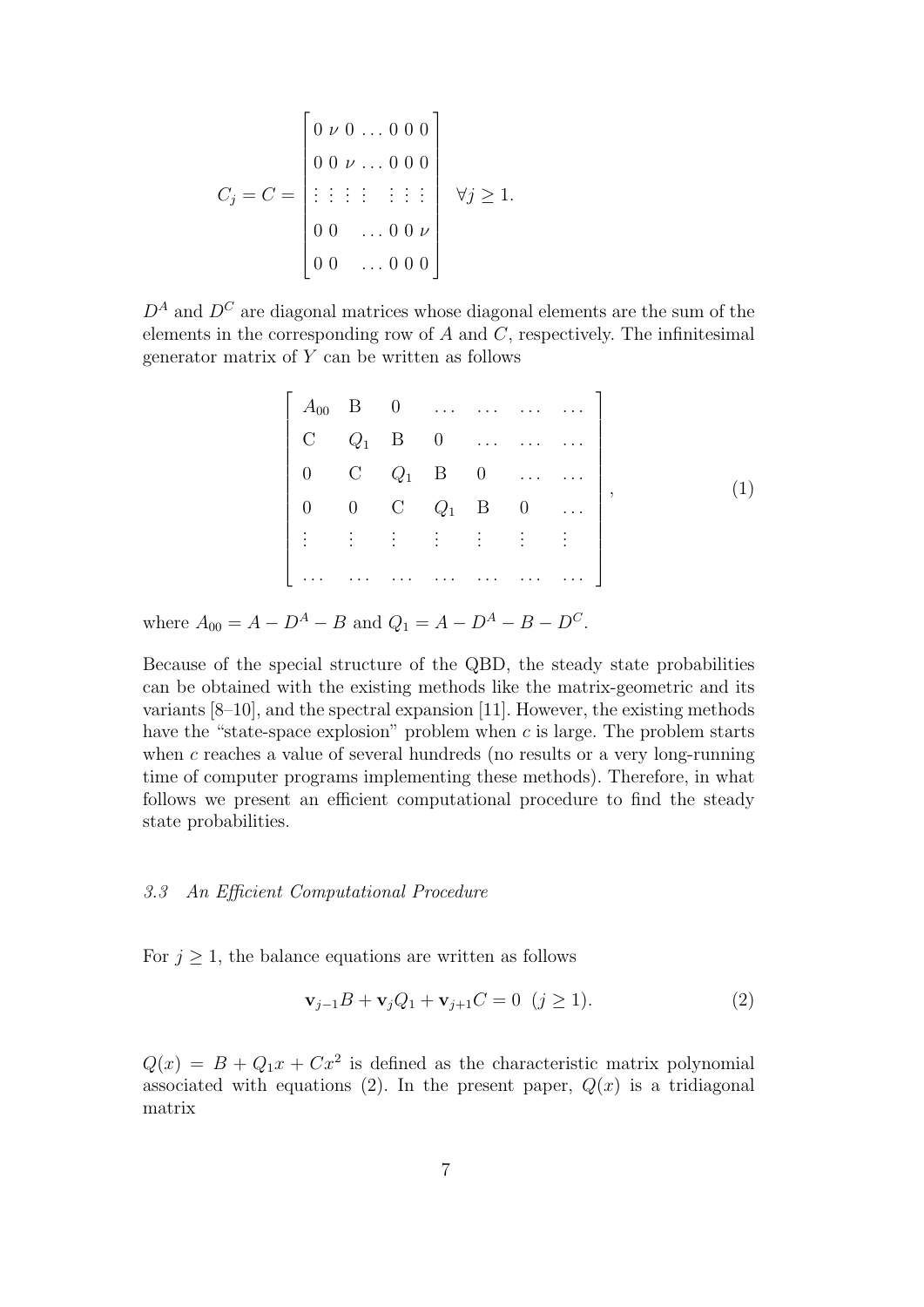$$
Q(x) = \begin{bmatrix} q_{11}(x) \lambda x + \nu x^2 & 0 & \dots & 0 & 0 & 0 \\ a\mu x & q_{2,2}(x) \lambda x + \nu x^2 & \dots & 0 & 0 & 0 \\ 0 & a2\mu x & q_{3,3}(x) \lambda x + \nu x^2 & \dots & 0 & 0 \\ \vdots & \vdots & \vdots & \vdots & \vdots & \vdots & \vdots \\ 0 & 0 & \dots & a(c-1)\mu x & q_{c,c}(x) \lambda x + \nu x^2 \\ 0 & 0 & \dots & 0 & ac\mu x & q_{c+1,c+1}(x) \end{bmatrix}
$$

where

$$
q_{1,1}(x) = -(\lambda + \nu)x,
$$
  
\n
$$
q_{i,i}(x) = -(\lambda + \nu + (i - 1)a\mu)x \quad (i = 2, ..., c),
$$
  
\n
$$
q_{c+1,c+1}(x) = \lambda - (\lambda + c\mu a)x.
$$

The steady state probabilities are closely related to the eigenvalue-eigenvector pairs  $(x, \psi)$  of  $Q(x)$ , which satisfy  $\psi Q(x) = 0$  and  $det[Q(x)] = 0$  (c.f. [11]). It is easy to see that  $Q(x)$  has c zero-eigenvalues. The corresponding independent eigenvectors for c zero-eigenvalues are  $\psi_1 = \{1, 0, \ldots, 0\}, \psi_2 =$  $\{0, 1, 0, \ldots, 0\}, \ldots, \psi_c = \{0, 0, \ldots, 1, 0\}.$ 

Note that if the system is ergodic, then the number of eigenvalues of  $Q(x)$  of a QBD process, which are inside the unit disk, is  $c + 1$  (c.f. [11]). Therefore,  $Q(x)$  should have a single eigenvalue  $x_0$  inside the unit disk because  $Q(x)$  has c zero-eigenvalues. Let  $\psi_0$  the corresponding left-hand-side eigenvector of  $Q(\lambda)$ for the eigenvalue  $x_0$ .

As a consequence, the steady state probabilities can be expressed as follows

$$
\mathbf{v}_j = b_0 \boldsymbol{\psi}_0 x_0^j \ (j \ge 1),
$$
  

$$
\mathbf{v}_0 = \sum_{k=0}^c b_k \boldsymbol{\psi}_k,
$$
 (3)

where  $b_i$  are the coefficients to be determined. Since the probabilities are greater or equal 0,  $0 < x_0 < 1$  holds.

The straightforward way to obtain the steady state probabilities is to find the eigenvalues of  $Q(x)$  (see [12] for the methodology to find the eigensystem of the matrix polynomial). Then, one could use the balance equation for level 0

$$
\mathbf{v}_0 A_{00} + \mathbf{v}_1 C = 0 \tag{4}
$$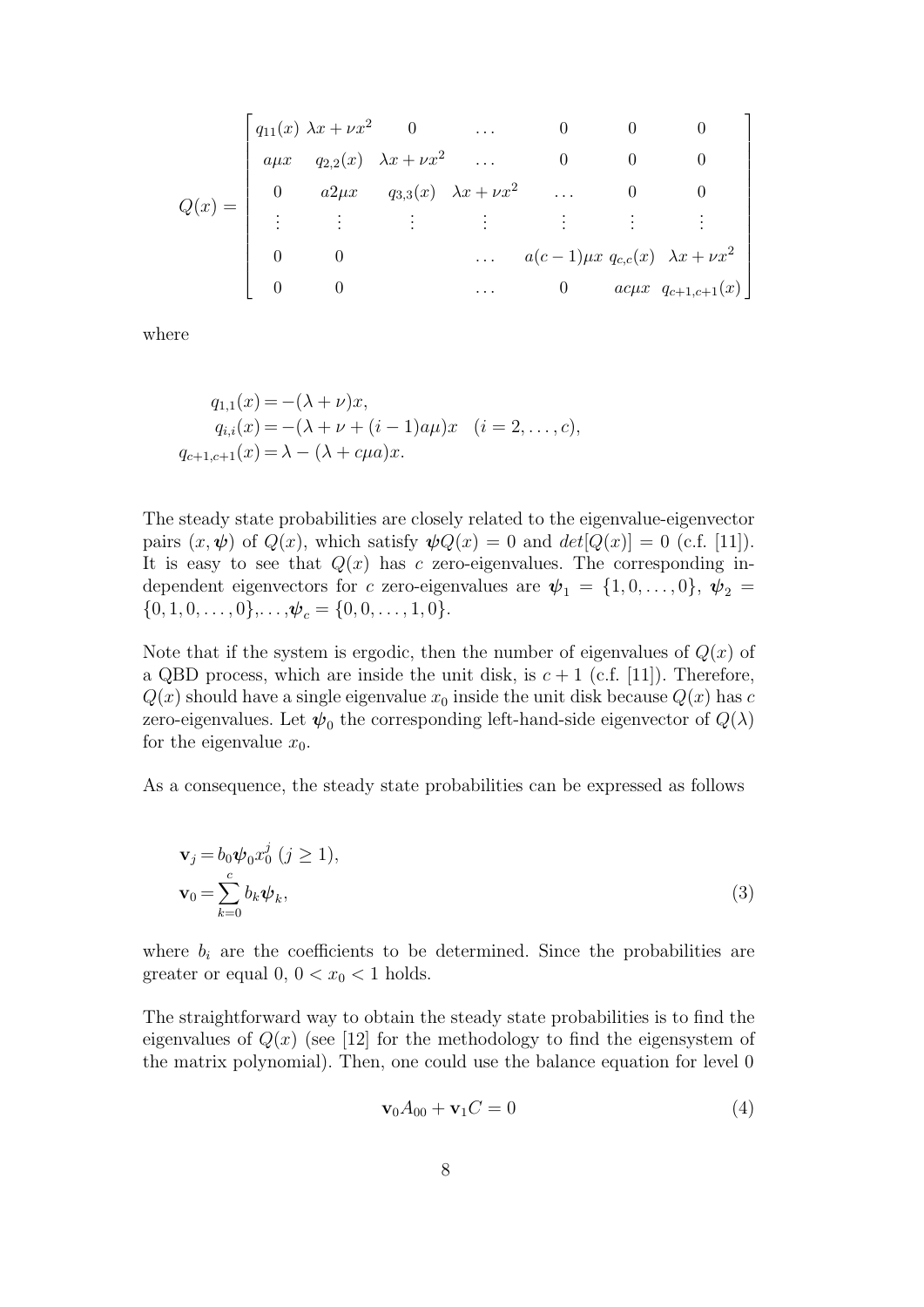and the normalisation equation

$$
\sum_{i=0}^{c} \sum_{j=0}^{\infty} \pi_{i,j} = \sum_{k=1}^{c} b_k \psi_k \mathbf{e} + b_0 \psi_0 \mathbf{e} / (1 - x_0) = 1
$$
 (5)

to determine the coefficients  $b_i$ . Note that **e** is a  $1 \times (c+1)$  vector with all elements equal 1.

The key step towards the steady state probabilities is to determine  $x_0$  and the corresponding eigenvector  $\psi_0$ .

**Theorem 1** 0 <  $x_0$  < 1 is the root of  $l_{c+1}(x)$ , the last diagonal element of  $L(x)$  when we make the LU decomposition of  $Q(x) = L(x)U(x)$ .

**Proof.** Since  $Q(x_0)$  is a tridiagonal matrix and  $q_{i,i}(x_0) \neq 0$ , the component matrices of the LU decomposition of  $Q(x_0)$  are written as

$$
L(x_0) = \begin{bmatrix} l_1(x_0) & 0 & 0 & \dots & 0 & 0 & 0 \\ a\mu x_0 & l_2(x_0) & 0 & \dots & 0 & 0 & 0 \\ \vdots & \vdots & \vdots & \vdots & \vdots & \vdots & \vdots \\ 0 & 0 & \dots & a(c-1)\mu x_0 & l_c(x_0) & 0 \\ 0 & 0 & \dots & 0 & ac\mu x_0 & l_{c+1}(x_0) \end{bmatrix},
$$
(6)  

$$
U(x_0) = \begin{bmatrix} 1 & u_1(x_0) & \dots & 0 & 0 & 0 \\ 0 & 1 & u_2(x_0) & \dots & 0 & 0 \\ \vdots & \vdots & \vdots & \vdots & \vdots & \vdots \\ 0 & 0 & \dots & 0 & 1 & u_c(x_0) \\ 0 & 0 & \dots & 0 & 0 & 1 \end{bmatrix}
$$
(7)

where  $l_i(x_0)$   $(i = 1, \ldots, c + 1)$  and  $u_i(x_0)$   $(i = 1, \ldots, c)$  are the elements of  $L(x_0)$  and  $U(x_0)$ , respectively. After a simple algebra, it can be written as

$$
l_1(x_0) = q_{1,1}(x_0) = -(\lambda + \nu)x_0
$$
  
\n
$$
l_i(x_0) + a(i-1)\mu x_0 u_{i-1}(x_0) = q_{i,i}(x_0), \quad (i = 2, ..., c+1)
$$
  
\n
$$
l_i(x_0)u_i(x_0) = \lambda x_0 + \nu x_0^2, \quad (i = 1, ..., c).
$$
\n(8)

Therefore, the determinant of  $Q(x_0)$  is expressed as

$$
Det[Q(x_0)] = Det[L(x_0)]Det[U(x_0)] = \prod_{i=1}^{c+1} l_i(x_0)
$$
\n(9)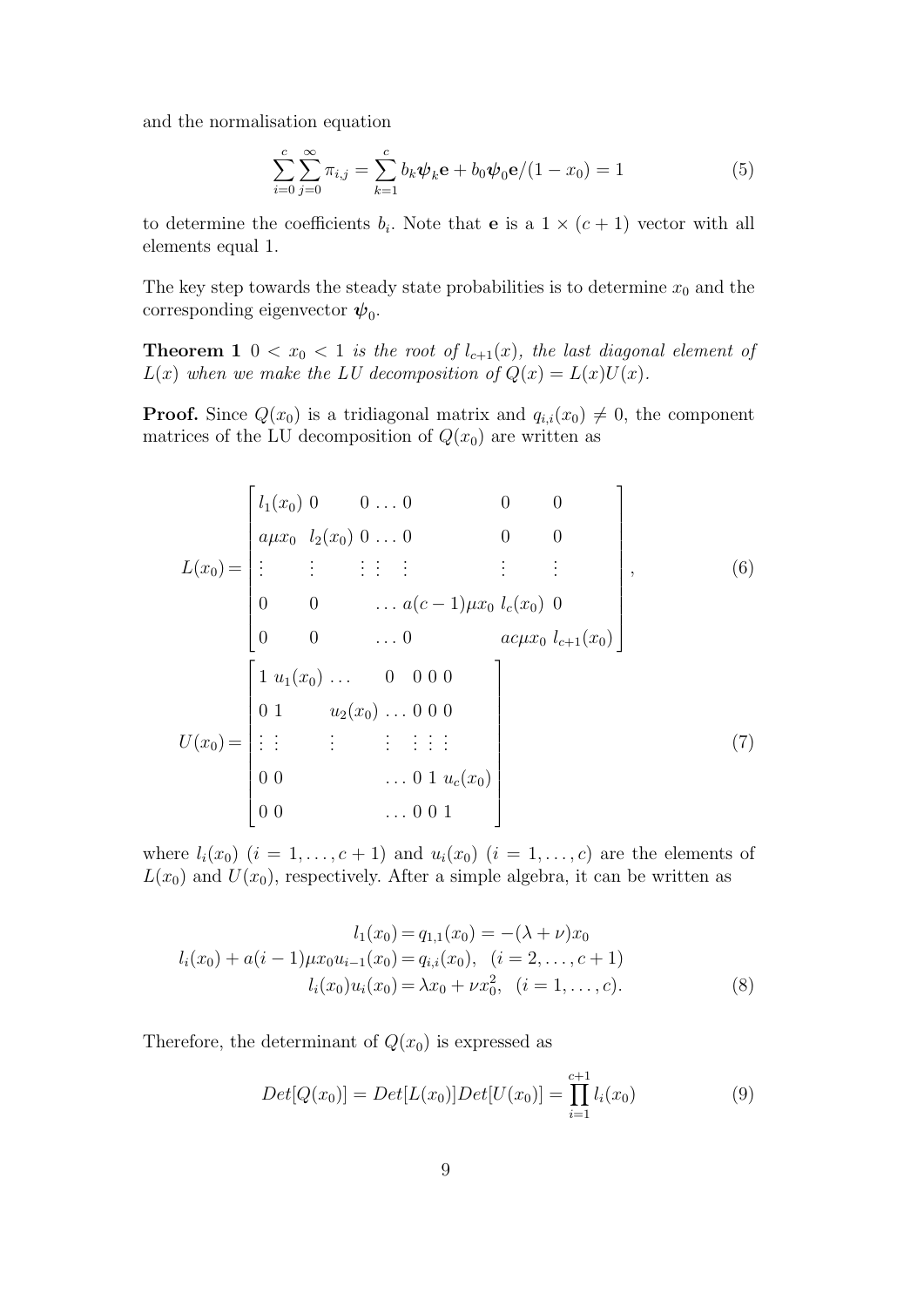As the consequence of equation (8),  $l_i(x_0) \neq 0$  (1 < i  $\leq c$ ). Hence,  $Det[Q(x_0)] =$ 0 follows  $l_{c+1}(x_0) = 0$ .  $\Box$ 

It is also easy to prove that  $l_{c+1}(0)$  is positive and  $l_{c+1}(1)$  is negative. Therefore, a bisection algorithm can be proposed to determine  $x_0$  as illustrated in Algorithm 1. Note that the recursive relations (see Algorithm 1) between  $\psi_{0,i}$ and  $\psi_{0,i+1}$   $(i = c, \ldots, 1)$  are easily derived from equation

$$
\psi_0 Q(x_0) = \psi_0 L(x_0) U(x_0) = 0.
$$

Based on the property that multiplying an eigenvector with a scalar number results in an eigenvector, we can determine  $\psi_0 = {\psi_{0,1}, \psi_{0,2}, \dots, \psi_{0,c+1}}$  by setting  $\psi_{0,c+1} = 1$  and using the recursive relations.

**Algorithm 1** Bisection algorithm to determine  $x_0$  and the calculation of  $\psi_0$ 

```
Initialize the required accuracy \epsilonx_{0,u} = 1.0, x_{0,d} = 0repeat
   x_0 = \frac{x_{0,u}+x_{0,d}}{2}2
   calculate l_{c+1}(x_0) based on equation (8)
   if l_{c+1}(x_0) > 0 then
       x_{0,d} = x_0else
       x_{0,u} = x_0end if
until |l_{c+1}(x_0)| < \epsilon\psi_{0,c+1} = 1for i = c to 1 do
   \psi_{0,i} = \frac{-ai\mu x_0}{l_i(x_0)}\frac{a_i\mu x_0}{l_i(x_0)}\psi_{0,i+1}end for
return x_0, \psi_0
```
Let us introduce  $\mathbf{b}_{cf} = \sum_{i=1}^{c} b_i \psi_i = \{b_1, b_2, \ldots, b_c, 0\}$ . From equations (3) and (4), we can write

$$
\sum_{i=0}^{c} b_i \psi_i [D^A + B - A] = b_0 \psi_0 x_0 C
$$

$$
\mathbf{b}_{cf} [D^A + B - A] = b_0 \psi_0 x_0 C - b_0 \psi_0 [D^A + B - A]
$$
(10)

The computation of the coefficients is based on the following observations

- both the left and right hand side of equation (10) are vectors.
- the last element (i.e.: element  $c + 1$ ) of the left hand side of equation (10) contains only  $b_c$ .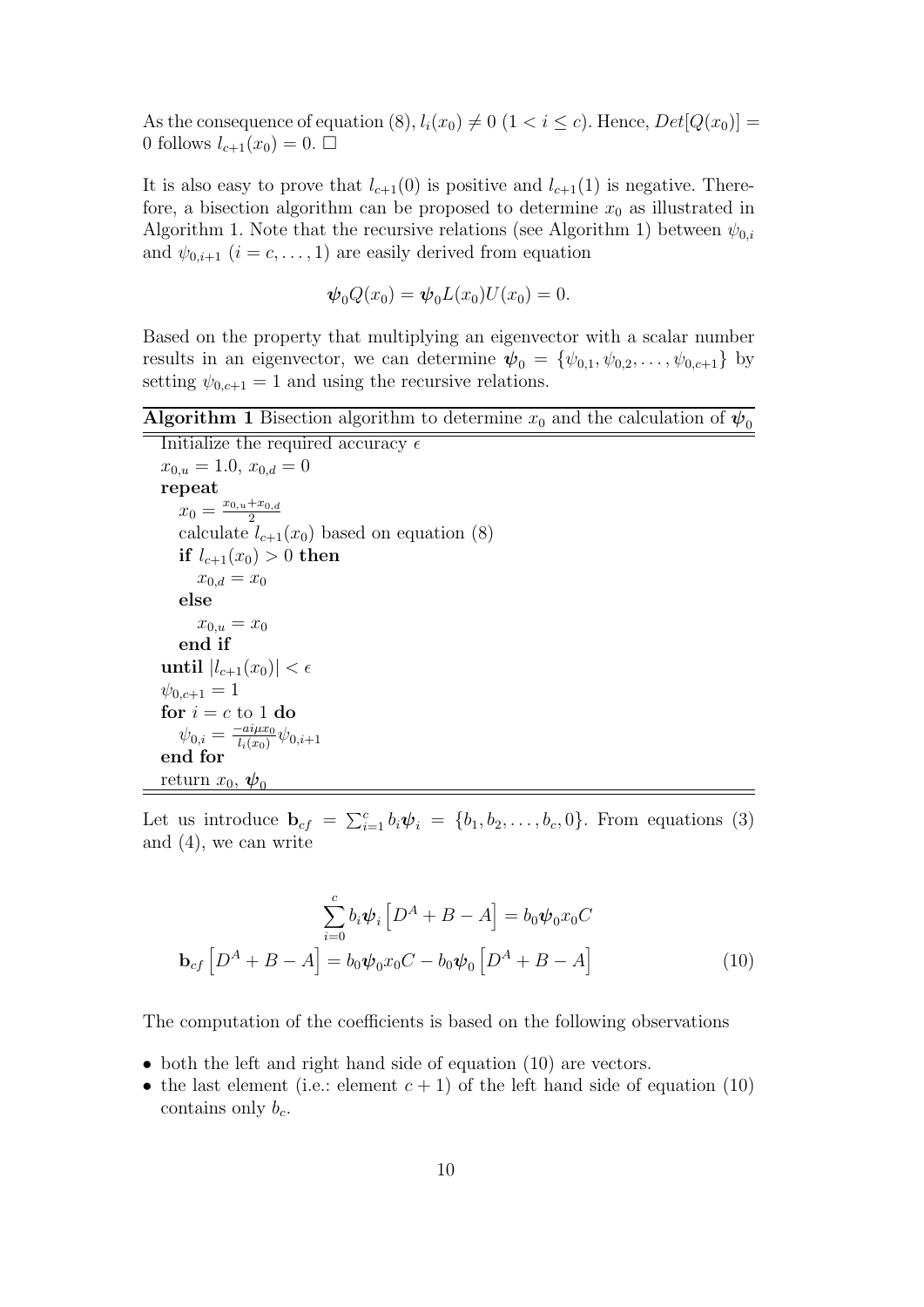• only  $b_c$  and  $b_{c-1}$  are in element c of the left hand side of equation (10). only  $b_{c-1}, b_{c-2}$  and  $b_{c-3}$  are in element  $c-1$  of the left hand side of equation (10), etc.

As a consequence,  $b_c$  can be expressed in  $b_0$ . Then,  $b_i$   $(i = c - 1, \ldots, 1)$  can be calculated recursively. That is, all  $b_i$   $(i = c, \ldots, 1)$  can be given in terms of  $b_0$ . Thus,  $b_0$  can be determined from the normalization equation. Then other coefficients  $b_1, \ldots, b_c$  are calculated.

## 3.4 Performance measures

Note that performance parameters related to the DHCP dynamic allocation mechanism are obtained as follows:

• average number of occupied IP addresses

$$
N_{occ} = \sum_{i=1}^{c} i \sum_{j=0}^{\infty} \pi_{i,j} = \sum_{i=1}^{c} i(\pi_{i,0} + \sum_{j=1}^{\infty} b_0 \boldsymbol{\psi}_{0,i+1} x_0^j) = \sum_{i=1}^{c} i(\pi_{i,0} + \frac{b_0 \boldsymbol{\psi}_{0,i+1} x_0}{1 - x_0}),
$$
\n(11)

• average number of clients waiting in the orbit

$$
N_{orbit} = \sum_{j=1}^{\infty} j \sum_{i=0}^{c} \pi_{i,j} = \sum_{j=1}^{\infty} jb_0 \sum_{i=0}^{c} \psi_{0,i+1} x_0^j = \frac{b_0 x_0}{(1 - x_0)^2} \sum_{i=0}^{c} \psi_{0,i+1}.
$$
 (12)

#### 4 Case study

Three scenarios are investigated in this section. The first scenario represents a case which may happen in a private company or in a small campus. In this case, a small number  $(c = 250)$  of IP addresses can be allocated to clients. The second and third scenarios correspond to a case where a large number  $(c = 1000$  and  $c = 3000$  of IP addresses are available to clients. For three cases, we choose  $1/\nu = 30$  seconds and the exponential distribution of holding times (i.e.:  $F(x) = 1 - e^{-x/t_h}$ ), where  $t_h$  is the mean holding time. The request rate,  $\lambda$ , is of 1 request/minute for the first scenario, and 6 requests/minute for the second and third scenario. The computational time of the proposed algorithm largely depends on c. On a machine with Intel<sup>®</sup> Xeon<sup>®</sup> E5410 2.33GHz processor, the computation took **0.28** seconds of CPU time for  $c = 250$ , **1.06** seconds for  $c = 1000$  and **3.04** seconds for  $c = 3000$ .

For the first case, we present the comparison of our model with simulation.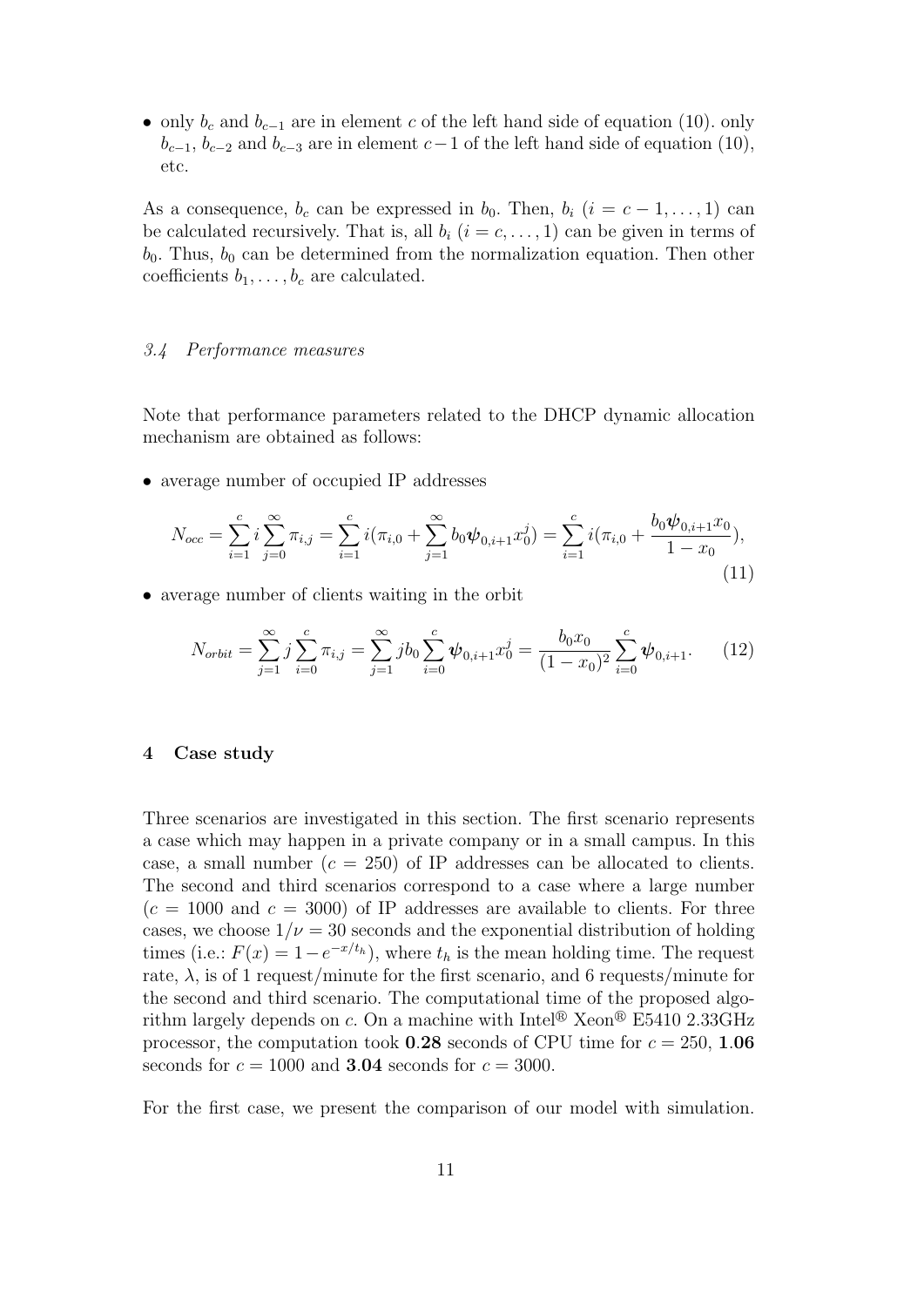| Lease time: $T_l = 5$ minutes   |           |                                |                              |                |  |  |  |  |  |  |  |
|---------------------------------|-----------|--------------------------------|------------------------------|----------------|--|--|--|--|--|--|--|
| Average holding time            |           | Analytical Model               | Simulation (conf. level=99%) |                |  |  |  |  |  |  |  |
| $t_h$ (minutes)                 | $N_{occ}$ | $N_{orbit}$                    | $N_{occ}$                    | $N_{orbit}$    |  |  |  |  |  |  |  |
| 10                              | 12.7075   | 0                              | 12.715630                    | 0              |  |  |  |  |  |  |  |
| 30                              | 32.5694   | 0                              | 32.590180                    | 0              |  |  |  |  |  |  |  |
| 60                              | 62.5347   | 0                              | 62.574540                    | 0              |  |  |  |  |  |  |  |
| 90                              | 92.5231   | 0                              | 92.582617                    | 0              |  |  |  |  |  |  |  |
| 120                             | 122.5170  | 0                              | 122.596091                   | 0              |  |  |  |  |  |  |  |
| 150                             | 152.5140  | 0                              | 152.612031                   | 0              |  |  |  |  |  |  |  |
| 180                             | 182.5120  | 0.000004                       | 182.628786                   | 0.000002       |  |  |  |  |  |  |  |
| Lease time: $T_l = 30$ minutes  |           |                                |                              |                |  |  |  |  |  |  |  |
| 10                              | 31.5719   | 0                              | 31.591576                    | 0              |  |  |  |  |  |  |  |
| 30                              | 47.4593   | 0                              | 47.490397                    | 0              |  |  |  |  |  |  |  |
| 60                              | 76.2448   | 0                              | 76.293760                    | 0              |  |  |  |  |  |  |  |
| 90                              | 105.832   | 0                              | 105.899821                   | 0              |  |  |  |  |  |  |  |
| 120                             | 135.624   | 0                              | 135.709828                   | 0              |  |  |  |  |  |  |  |
| 150                             | 165.500   | 0                              | 165.605376                   | 0              |  |  |  |  |  |  |  |
| 180                             | 195.416   | 0.000437                       | 195.540905                   | 0.000423       |  |  |  |  |  |  |  |
| Lease time: $T_l = 60$ minutes  |           |                                |                              |                |  |  |  |  |  |  |  |
| 10                              | 60.1491   | 0                              | 60.186734                    | 0              |  |  |  |  |  |  |  |
| 30                              | 69.3911   | 0                              | 69.436389                    | 0              |  |  |  |  |  |  |  |
| 60                              | 94.9186   | 0                              | 94.980781                    | 0              |  |  |  |  |  |  |  |
| 90                              | 123.309   | 0                              | 123.385416                   | 0              |  |  |  |  |  |  |  |
| 120                             | 152.49    | 0                              | 152.587474                   | 0              |  |  |  |  |  |  |  |
| 150                             | 181.995   | 0                              | 182.111794                   |                |  |  |  |  |  |  |  |
| 180                             | 211.664   | 0.03816                        | 211.799544                   | 0.033517       |  |  |  |  |  |  |  |
|                                 |           | Lease time: $T_l = 90$ minutes |                              |                |  |  |  |  |  |  |  |
| 10                              | 90.0111   | 0                              | 90.068141                    | 0              |  |  |  |  |  |  |  |
| 30                              | 94.7156   | 0                              | 94.774729                    | 0              |  |  |  |  |  |  |  |
| 60                              | 115.850   | 0                              | 115.921970                   | 0              |  |  |  |  |  |  |  |
| 90                              | 142.378   | 0                              | 142.471148                   | 0              |  |  |  |  |  |  |  |
| 120                             | 170.573   | $\overline{0}$                 | 170.679458                   | $\overline{0}$ |  |  |  |  |  |  |  |
| 150                             | 199.473   | 0.001519                       | 199.600627                   | 0.001356       |  |  |  |  |  |  |  |
| 180                             | 228.734   | 1.299020                       | 228.881151                   | 1.016362       |  |  |  |  |  |  |  |
| Lease time: $T_l = 120$ minutes |           |                                |                              |                |  |  |  |  |  |  |  |
| 10                              | 120.001   | 0                              | 120.076530                   | 0              |  |  |  |  |  |  |  |
| 30                              | 122.239   | 0                              | 122.315397                   | 0              |  |  |  |  |  |  |  |
| 60                              | 138.782   | 0                              | 138.872755                   | 0              |  |  |  |  |  |  |  |
| 90                              | 162.954   | 0                              | 163.052606                   | 0              |  |  |  |  |  |  |  |
| 120                             | 189.837   | 0.000067                       | 189.961514                   | 0.000060       |  |  |  |  |  |  |  |
| 150                             | 217.916   | 0.154400                       | 218.052797                   | 0.114559       |  |  |  |  |  |  |  |
| 180                             | 246.618   | 67.667500                      | 247.106000                   | 66.585000      |  |  |  |  |  |  |  |

Table 1

Analytical and simulation results ( $c = 250$ ,  $\lambda = 1$  requests/minute)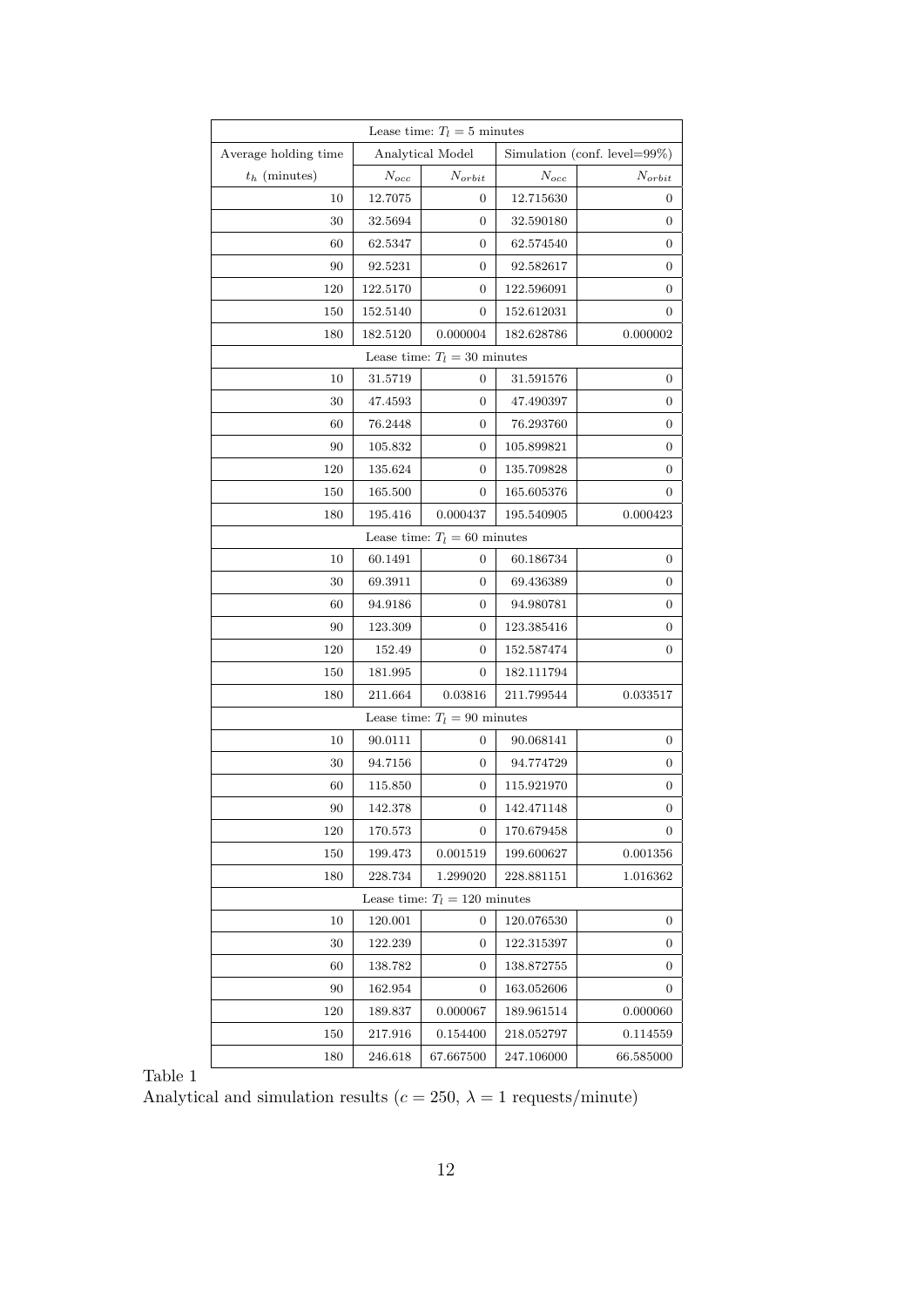We have developed an own simulation program<sup>2</sup> in language C based on the  $SimPack$  toolkit<sup>3</sup> and the statistical module<sup>4</sup> from Politecnico di Torino, which have been used for many simulation studies. Note that the simulation model follows the real interaction of clients and the DHCP mechanism as much as possible. Therefore, it is different from the analytical model presented in Section 3.1 in three aspects:

- the retrial rate from the orbit: in the simulation the retrial rate depends on  $J(t)$  (i.e.: each waiting client retrial after  $1/\nu$ ), while the retrial rate in the queueing model is of fixed value when  $J(t) > 0$ .
- the holding time: in the simulation we simulate the phenomenon of the holding time of a specific request<sup>5</sup>, while in the queueing model we use parameter a to take into account the phenomenon of the holding time.
- the lease time: the allocated lease times are of fixed value in the real DHCP operation and our simulation model, while the lease times are exponentially distributed in the queueing model.

That means, the simulation model does not follow the assumption of the analytical one. Note that the simulation results are generated with the confident level of 99%. Simulation runs are stopped when the relative precision (i.e.: the ratio of the half-width of the confidence interval and the mean of collected observations) of  $N_{occ}$  reaches 0.099%. The collected measures for  $N_{orbit}$  show high variability and the relative precision of  $N_{orbit}$  is  $\pm 49\%$ . As observed from Table 1 the agreement between the simulation and analytical results is excellent concerning  $N_{occ}$ . The analytical values of  $N_{orbit}$  are within the confidence interval.

We plot the average number of occupied IP addresses versus the average holding time and the lease time in Figures 2, the average number of requests waiting in the orbit versus the average holding time and the lease time in Figure 3, and the probability that all IP addresses are being allocated in Figure 4. It can be observed that the system is overloaded when the average holding time is higher than 200 minutes.

The most important resource of the DHCP server is the pool of IP address, so the efficient allocation of IP address poses a crucial issue for the network

<sup>2</sup> http://www.hit.bme.hu/~do/dhcpmodeling/dhcp.c

<sup>3</sup> http://www.cise.ufl.edu/~fishwick/simpack.html

<sup>4</sup> We use the statistical module (http://www.telematica.polito.it/class/ statistics.ps.gz) to collect simulation data and to perform the analysis of simulation runs.

 $5\text{ }$  The lease time sent to each a client is of a fixed value in a specific simulation and each client independently retries an IP requests after 30 seconds (it is the normal value observed in a DHCP client software implemented in the present operating systems).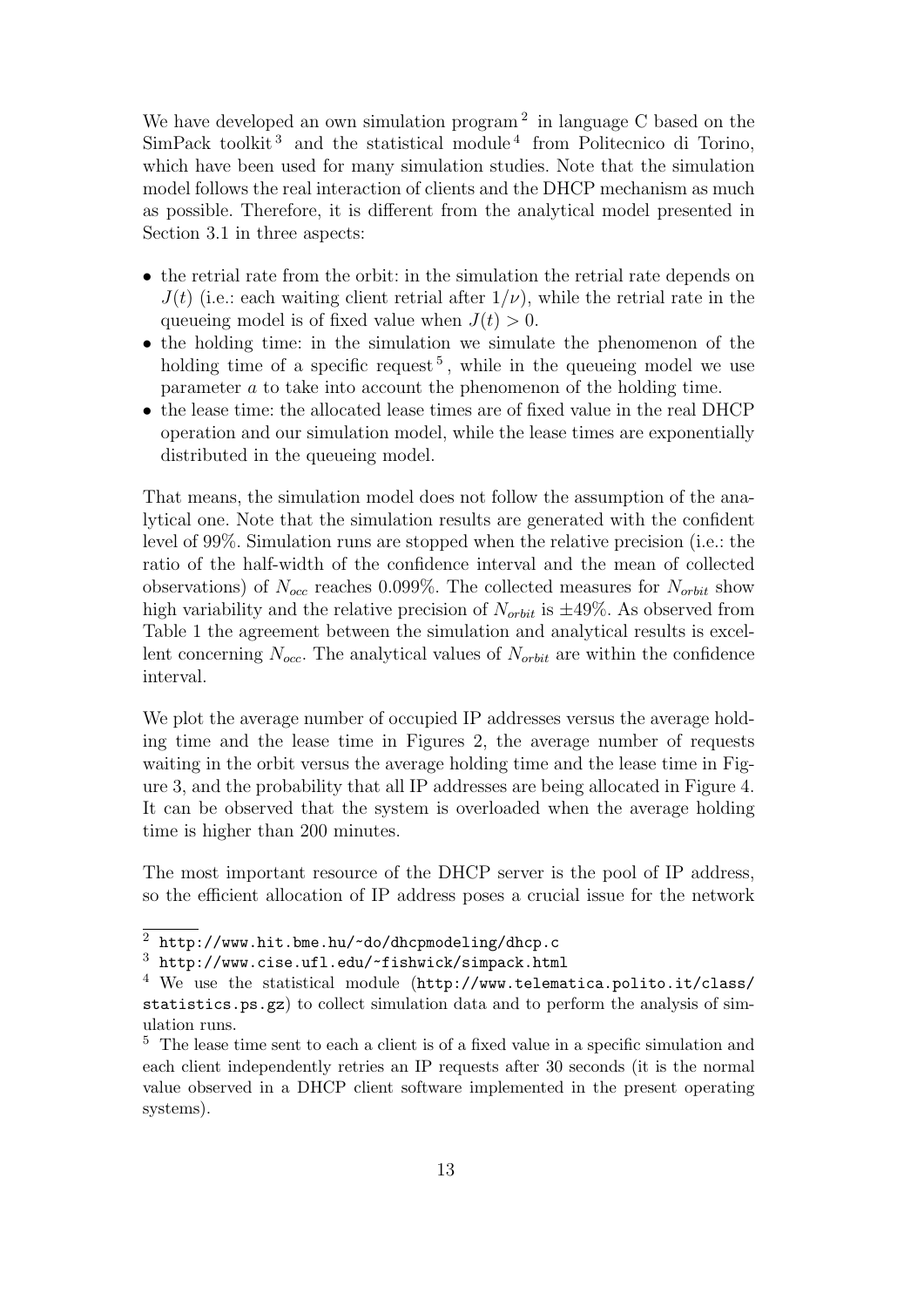administrator. As one observes that the allocation of IP addresses can be controlled with the appropriate setting of the lease length. If the DHCP is not overloaded, then the smaller the lease time is, the more efficient the allocation of IP address (Figure 2) and the smaller the number of requests waiting in the orbit is (Figure 3). For example in the second scenario when the average holding time is 90 minutes and a lease time has a value of 30 minutes, the average number of occupied IP addresses is 635 (365 free IP addresses are available in average). If we change the setting of a lease time to 120 minutes, only 186 free IP addresses are available in a DHCP server. It is worth emphasizing that the small value setting of the lease time has the impact of increased number (load) of renewal messages (DHCPREQUEST). Similar observations can be obtained in the third scenario (Figure 6) as well (the only difference between the second and third scenario that we increase the size of the IP address pool to 3000).

In Figure 5, we show the rate of renewal messages versus the lease time and the average holding time. We observe that the smaller the lease time is, the larger the rate of renewal messages is, which contrasts with the behavior of the average number of occupied IP addresses versus the lease time and the average holding time (Figure 2). Therefore, the trade-off parameter of the DHCP dynamic allocation mechanism is the rate of renewal messages. That is, the choice of an appropriate lease time depends on the processing capacity (how many messages can be handled during one minute or one second) of a DHCP server.

## 5 Conclusions

We have provided a methodology to evaluate the performability of the DHCP dynamic allocation mechanism. It can be used to determine the appropriate size of the IP address pool in a DHCP server and to set an appropriate lease time.

We have observed that the setting of a small lease time in a DHCP server has the advantage of the more efficient usage (i.e.: more clients can be allocated) of the IP address pool and the smaller number of clients waiting in the orbit than a large lease time. It is also worth emphasizing that we also have to take into account the load of renewal messages when we want to set a small lease time (i.e: a DHCP server is powerful enough to handle renewal messages).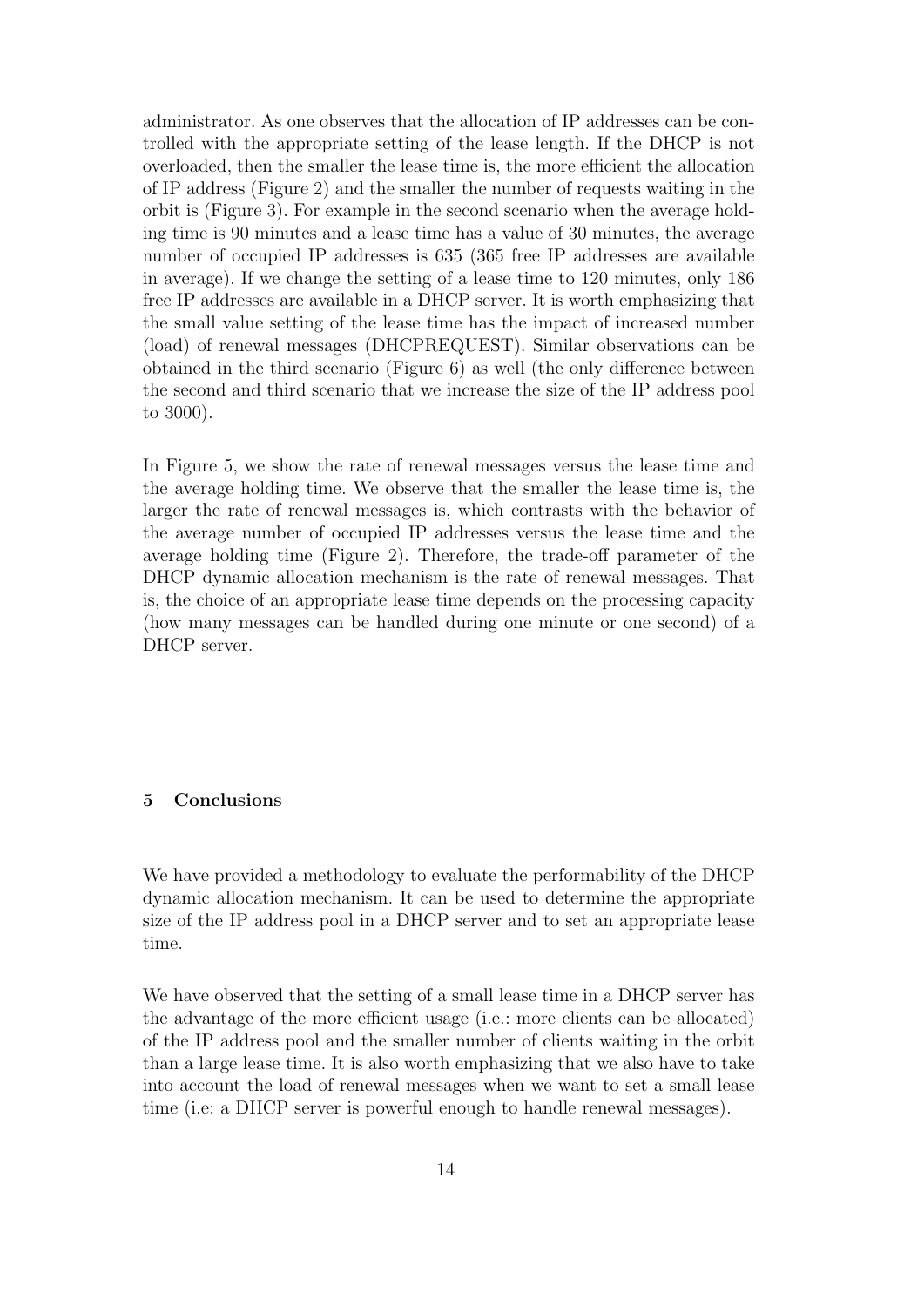#### References

- [1] R. Droms, Dynamic Host Configuration Protocol, RFC 2131 (Draft Standard), updated by RFCs 3396, 4361 (Mar. 1997). URL http://www.ietf.org/rfc/rfc2131.txt
- [2] T. Lemon, B. Sommerfeld, Node-specific Client Identifiers for Dynamic Host Configuration Protocol Version Four (DHCPv4), RFC 4361 (Proposed Standard) (Feb. 2006). URL http://www.ietf.org/rfc/rfc4361.txt
- [3] M. Khadilkar, N. Feamster, M. Sanders, R. Clark, Usage-based dhcp lease time optimization, in: IMC '07: Proceedings of the 7th ACM SIGCOMM conference on Internet measurement, ACM, New York, NY, USA, 2007, pp. 71–76. doi:http://doi.acm.org/10.1145/1298306.1298315.
- [4] J. R. Artalejo, A. Economou, A. Gómez-Corral, Applications of maximum queue lengths to call center management, Computers & OR 34 (4) (2007) 983–996.
- [5] J. R. Artalejo, A. G´omez-Corral, Retrial Queueing Systems, Springer, 2008.
- [6] G. I. Falin, J. G. C. Templeton, Retrial Queues, Chapman & Hall, London, 1997.
- [7] J. R. Artalejo, A. Economou, A. Gómez-Corral, Algorithmic analysis of the Geo/Geo/c, European Journal of Operational Research 189 (3) (2008) 1042– 1056.
- [8] D. Bini, B. Meini, On the solution of a nonlinear matrix equation arising in queueing problems, SIAM Journal on Matrix Analysis and Applications 17 (4) (1996) 906–926.
- [9] G. Latouch, V. Ramaswami, A logarithmic reduction algorithm for quasi-birthdeath processes, Applied Probability (1993) 650–674.
- [10] V. Naoumov, U. Krieger, D. Wagner, Analysis of a Multi-server Delay-loss System with a General Markovian Arrival Process, in: S. Chakravarthy, A. Alfa (Eds.), Matrix-analytical methods in Stochastic models, Marcel Dekker, 1997, pp. 43–66.
- [11] I. Mitrani, R. Chakka, Spectral expansion solution for a class of Markov models: Application and comparison with the matrix-geometric method, Performance Evaluation 23 (1995) 241–260.
- [12] Z. Bai, J. Demmel, J. Dongarra, A. Ruhe, H. van der Vorst (Eds.), Templates for the Solution of Algebraic Eigenvalue Problems: A Practical Guide, SIAM, Philadelphia.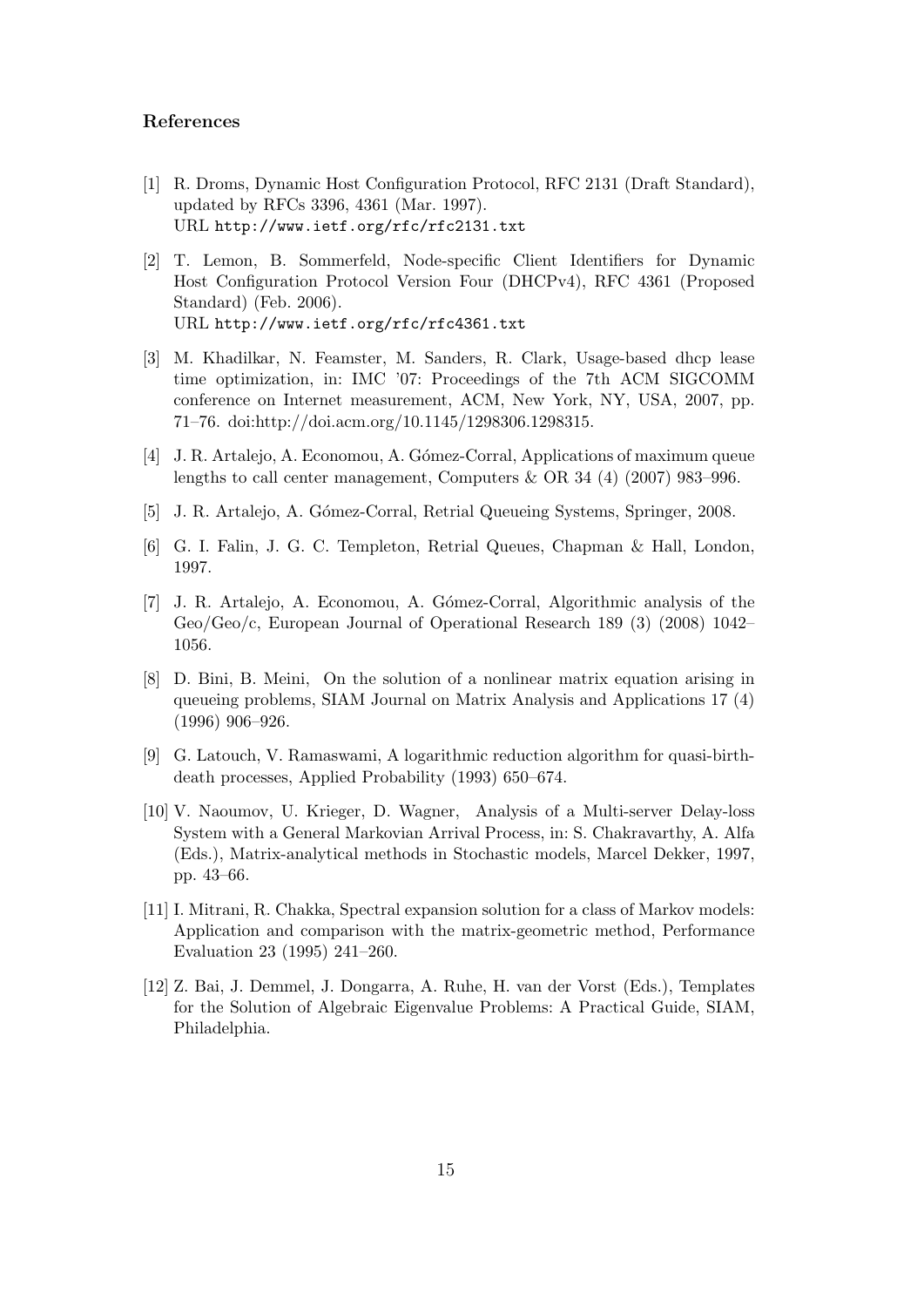

Fig. 2. Average number of occupied IP addresses



Fig. 3. Average number of requests waiting in the orbit



Fig. 4. Probability that all IP addresses are being allocated